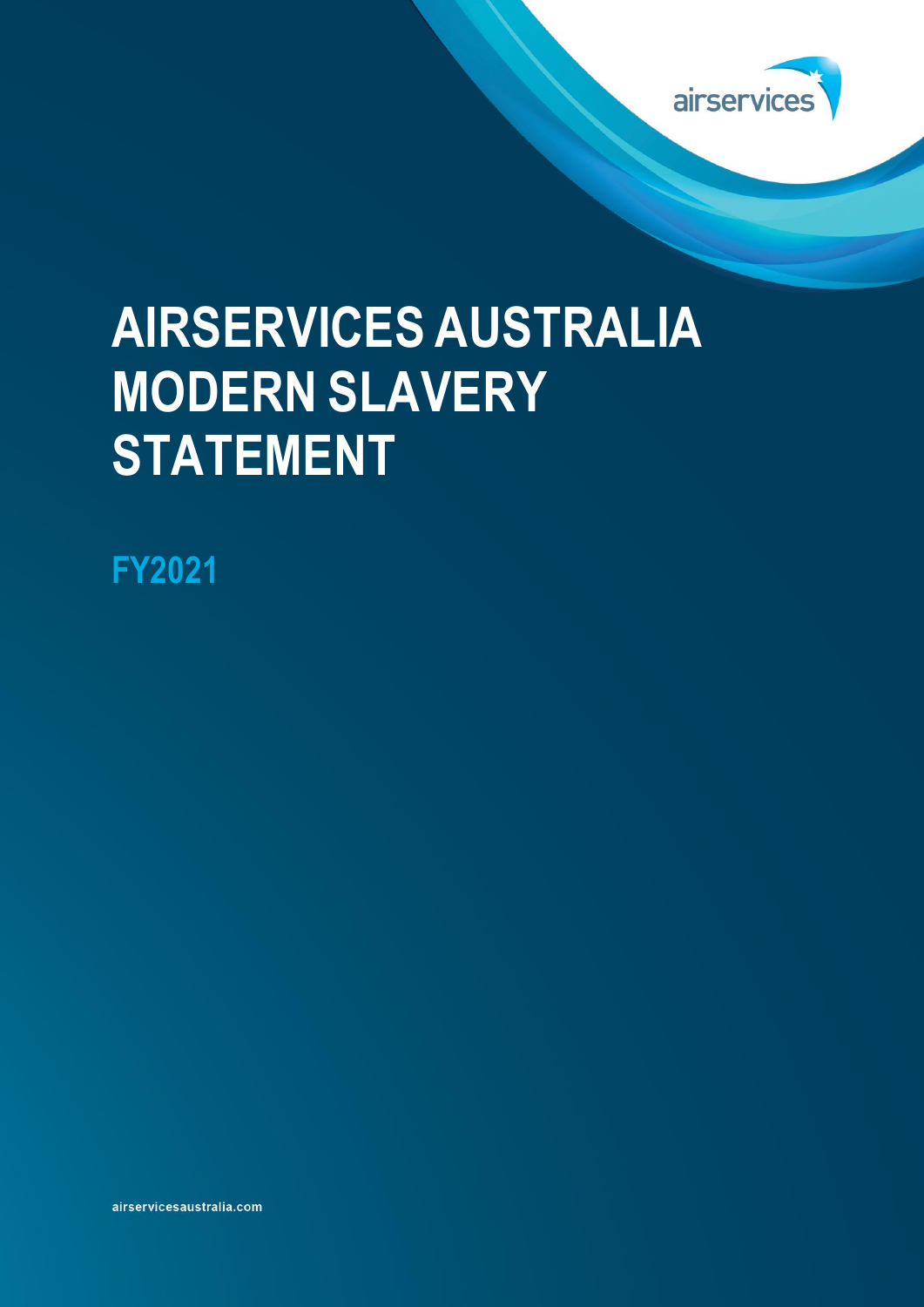

# **CONTENTS**

| $\mathbf{1}$ . | <b>OVERVIEW AND APPROACH</b>                                         | 3  |
|----------------|----------------------------------------------------------------------|----|
|                | 1.1. Our Approach                                                    | 3  |
| 2 <sub>1</sub> | <b>OUR BUSINESS AND SUPPLY CHAINS</b>                                | 3  |
|                | Our Role<br>2.1                                                      | 3  |
|                | 2.2. How We Perform Our Role                                         | 3  |
|                | 2.3. Our Locations and Our People                                    | 5  |
| 3 <sub>1</sub> | <b>TRAINING AND CAPABILITY DEVELOPMENT</b>                           | 5  |
| 4.             | <b>POLICIES AND PROCEDURES</b>                                       | 6  |
| 5.             | <b>OUR SUPPLY CHAIN</b>                                              | 7  |
| 6.             | <b>SUPPLY CHAIN RISK ASSESSMENT</b>                                  | 8  |
| 7.             | <b>CONSULTATION WITH OWNED ENTITIES</b>                              | 10 |
| $\bf{8}$ .     | <b>KEY ACTIVITIES, FORWARD STRATEGY AND MONITORING EFFECTIVENESS</b> | 10 |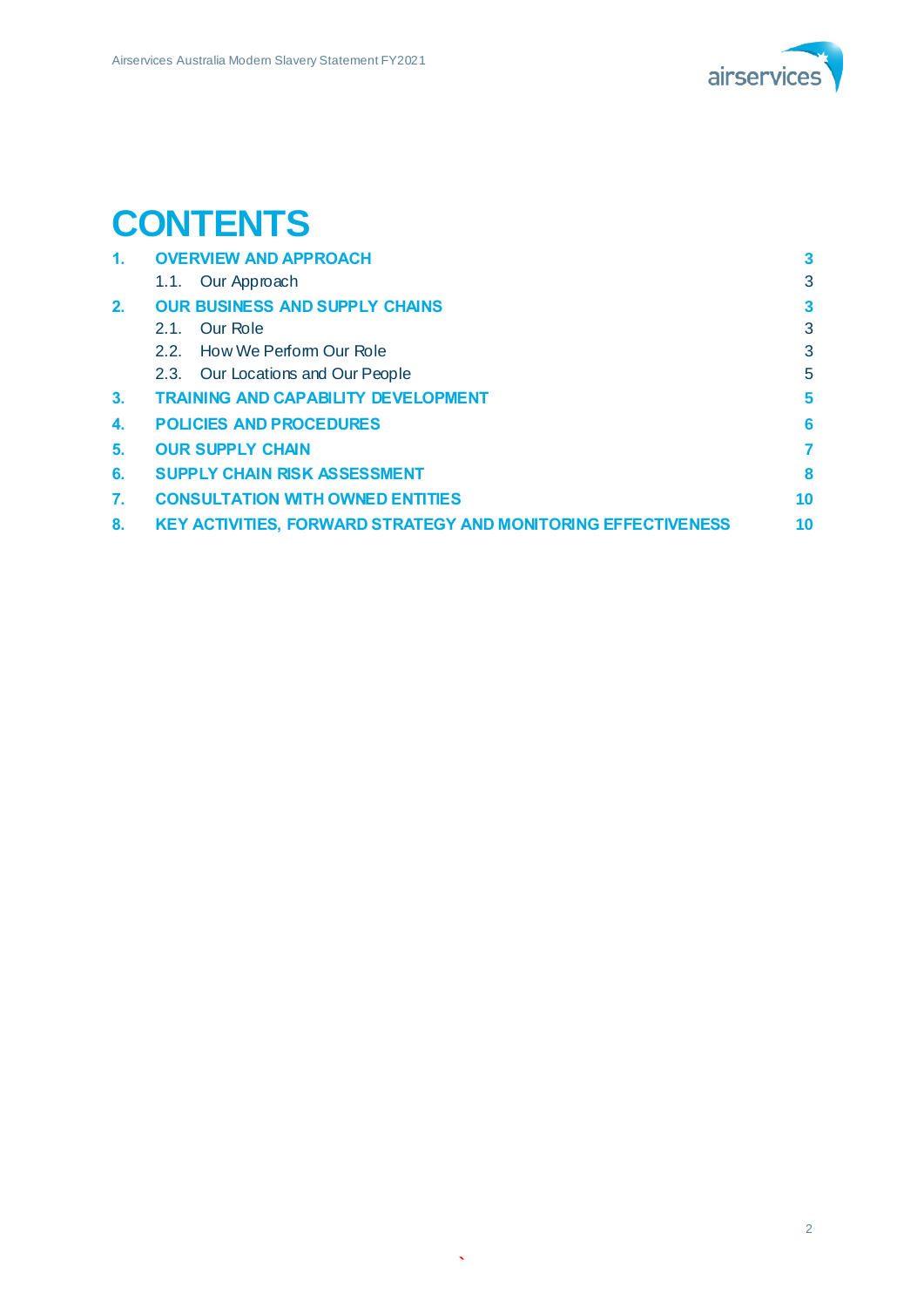

# **1. OVERVIEW AND APPROACH**

This statement sets out the steps Airservices Australia (Airservices) has taken to address modern slavery risks in our business and supply chain over the financial year ending 30 June 2021, pursuant to the *Modern Slavery Act 2018* (Cth).

### **1.1. Our Approach**

This is our second statement and describes our activities over the past year to further develop our understanding of potential business and supply chain risks and identify and implement opportunities to mitigate risks, both current and emerging.

# **2. OUR BUSINESS AND SUPPLY CHAINS**

#### **2.1. Our Role**

Airservices is a government-owned organisation established by the *Air Services Act 1995* (the **Air Services Act**). We are a designated corporate Commonwealth entity under the *Public Governance, Performance and Accountability Act 2013* (the **PGPA Act**).

Our primary role, as defined under the Act, is to:

- Provide facilities and services for the safety, regularity and efficiency of air navigation within Australian administered airspace. This includes providing air traffic services, aviation rescue firefighting services, aeronautical information, radio navigation and telecommunications services; and
- Promote and foster civil aviation in Australia and overseas.

We operate in accordance with the Air Services Act, the Australian Airspace Policy Statement 2018, the PGPA Act and the Minister's Statement of Expectations. A range of other legislation informs our operations.

#### **2.2. How We Perform Our Role**

Our values reflect what is important to us at Airservices. Embedded and shared, our values guide our daily interactions with customers, community and each other.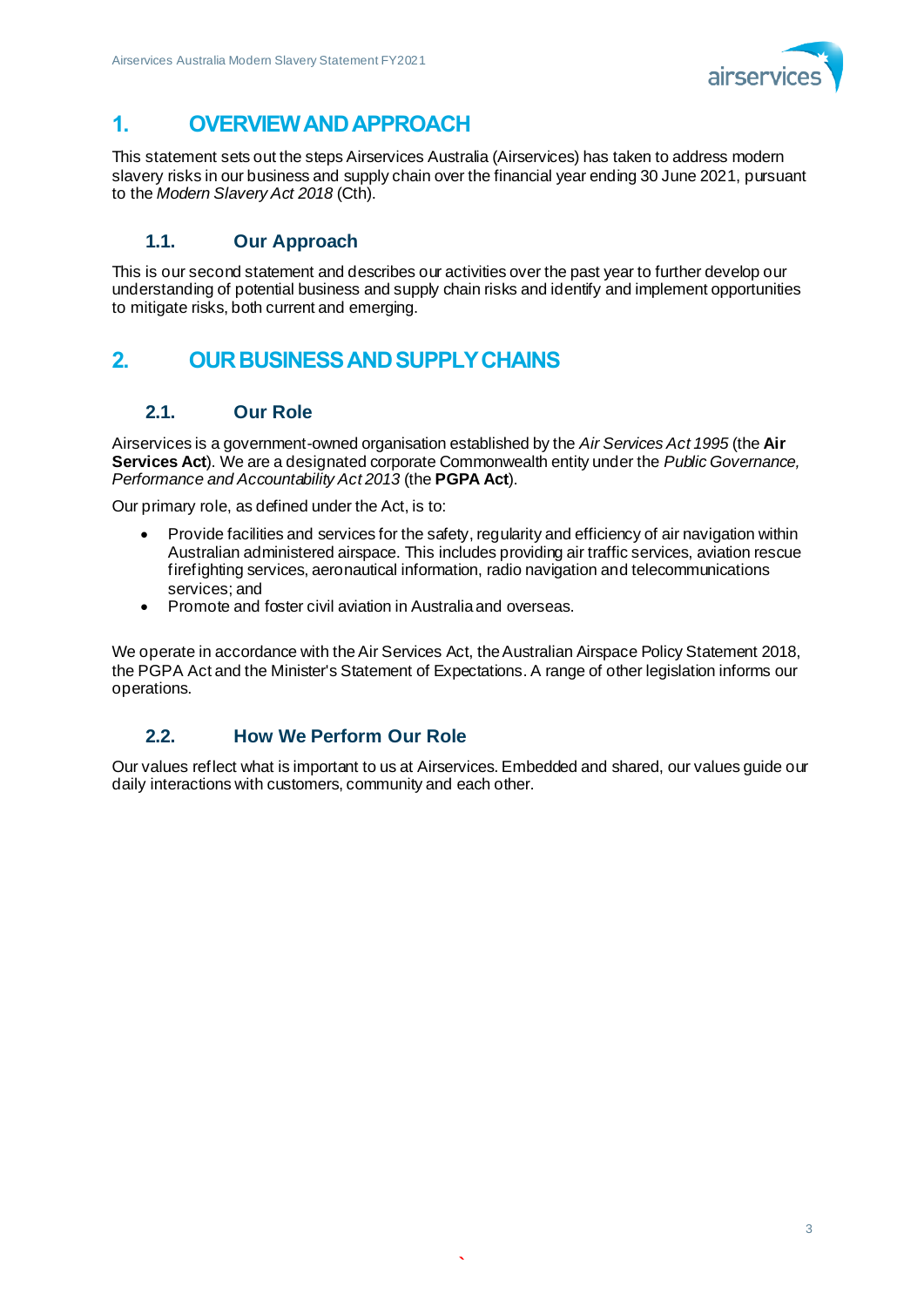



Throughout the COVID-19 pandemic, we have continued to keep our skies safe and deliver efficient services. During the financial year 2020/21, Airservices oversaw:



#### **Figure 1 - Snapshot of Airservices Activities FY2020/21**

In FY2020/21, Airservices' operations were adversely impacted by the COVID-19 pandemic. This has had a flow-on impact into our modern slavery activities through reduced resources. Many of our anticipated activities were pushed back to later in the year, which means they now fall under the reporting period of FY2021/22. Some of those activities have still been described in this statement as they shape our ongoing work in this area.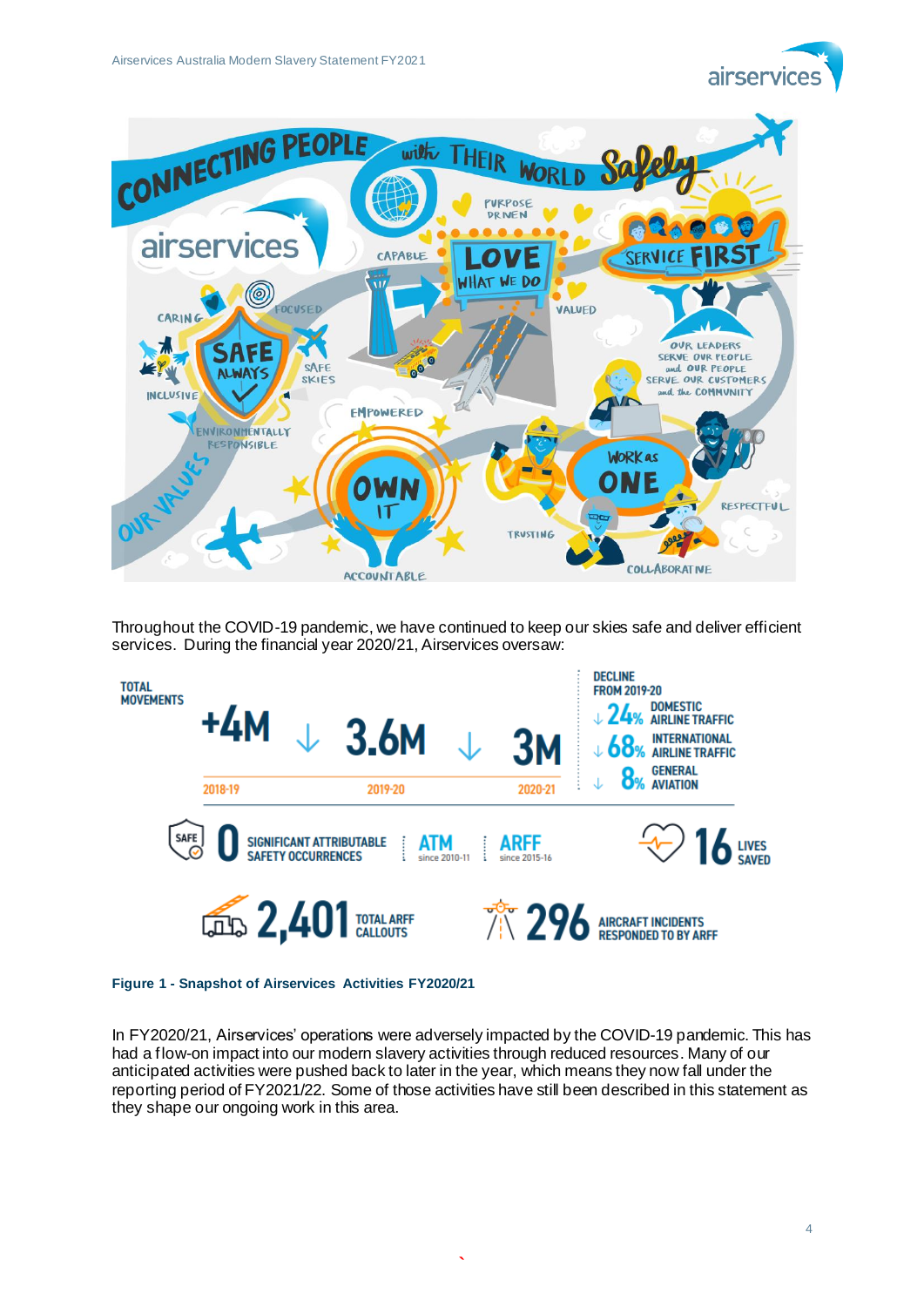

## **2.3. Our Locations and Our People**

Our head office is in Canberra, with our 3,500 employees dispersed across Australia. This includes:

- Our air traffic management employees, working from two air traffic services centres (Brisbane and Melbourne), two terminal control units (Perth and Sydney) and 29 towers at international and regional airports; and
- Our aviation rescue firefighters supporting our service at 27 of Australia's busiest airports.



**Figure 2 - Airservices Locations**

# **3. TRAINING AND CAPABILITY DEVELOPMENT**

Airservices has a comprehensive organisational training suite that ensures all employees and contractors are aware of their obligations regarding the code of conduct, ethics, and fraud and risk management.

This is supported by a specific procurement and contract management capability and development program, undertaken by employees and contractors who participate in procurement and contract management activities on behalf of Airservices.





All modules have been updated to reflect modern slavery requirements and considerations.

During FY2021 all of our procurement and contract management personnel were trained in the identification and management of modern slavery risks. In addition, we are currently partnering with a training organisation with credentials in modern slavery prevention to develop and implement a training module suitable to raise awareness across Airservices. This initiative will be completed during FY2021/22.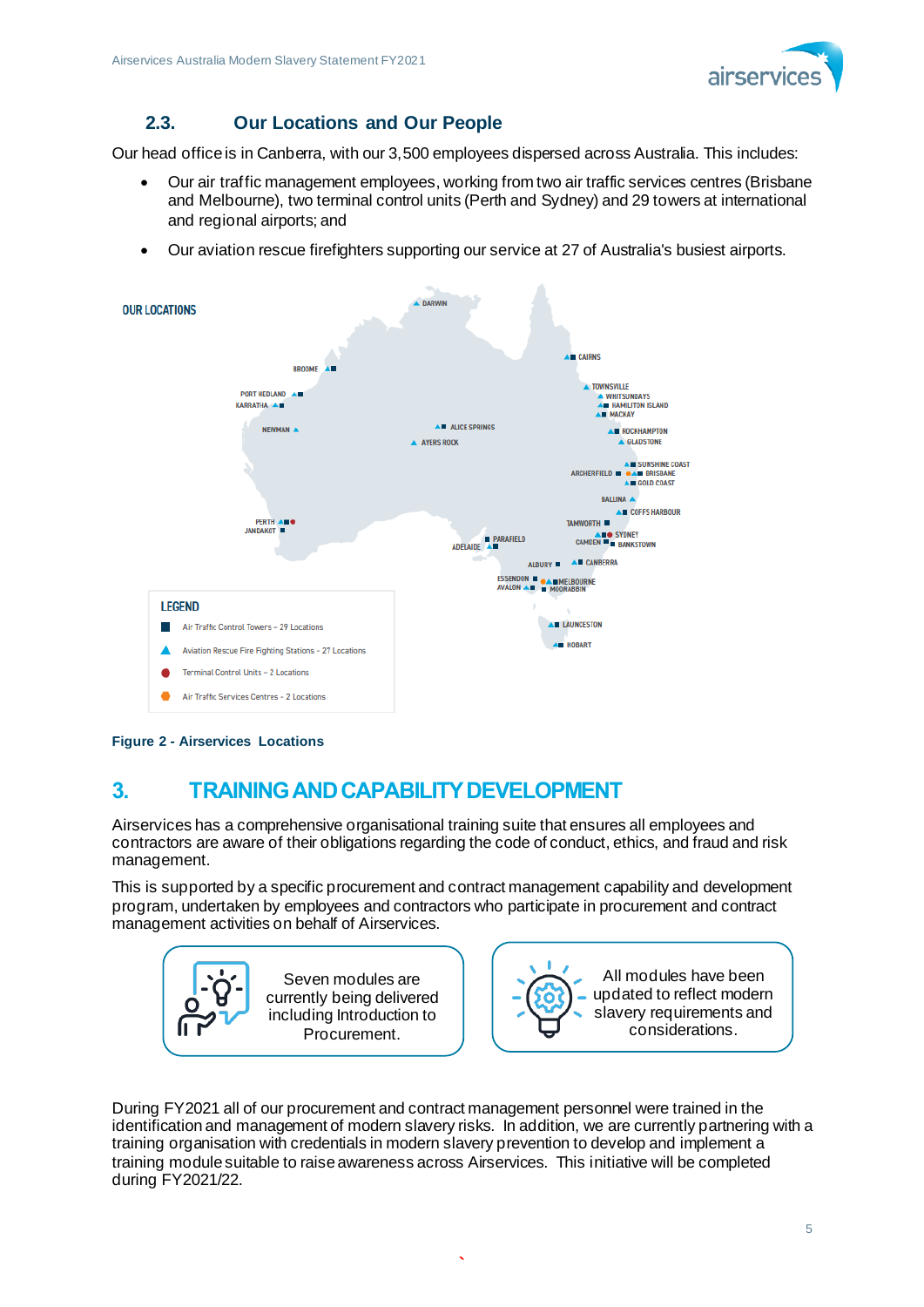

# **4. POLICIES AND PROCEDURES**

Airservices has established a robust governance framework to oversee our broader risks, including the risks of modern slavery. This framework is managed by the Board Audit and Risk Committee, which meets regularly throughout the year. Relevant policies and procedures addressing modern slavery considerations are outlined below.

#### **Code of Conduct Policy**

 $\circ$  This policy sets out the expectation of our employees. Board Members, contractors and consultants to not tolerate inappropriate workplace behaviour including bullying, harassment (including sexual harassment), discrimination, fraud, corruption, violence and other misconduct.

#### **Ethics and Fraud Framework and Control Plan**

 $\circ$  This framework demonstrates how we comply with the obligations relating to fraud risk assessments, fraud control, and management of the ethical behaviour of personnel. It encourages reporting suspected or actual unlawful or unethical behaviour while providing a range of reporting mechanisms.

#### **Risk Management Standard and Guide**

 $\circ$  This sets out the role all staff have in risk management. Risk management is recognised as a critical activity within the organisation to assist in meeting our objectives and legislative and regulatory requirements.

#### **Governance Risk and Compliance Framework**

 $\circ$  This framework sets out how we exercise our governance, accountability and performance obligations within the Air Services Act and the PGPA Act. In alignment with the Department of Finance, we define governance as "the set of responsibilities and practices, policies and procedures, exercised by an entity's accountable authority, to provide strategic direction, ensure objectives are achieved, manage risks and use resources responsibly and with accountability".

#### **Employee Grievance Board**

o The Employee Grievance Board (EGB) is an avenue of independent dispute resolution where an employee has a grievance, and the relevant enterprise agreement sets out an EGB process.

#### **Finance Manual**

o The Finance Manual provides context for the Airservices financial management framework for employees, contractors and consultants. The Finance Manual serves as a comprehensive documentation of the Airservices financial framework and provides context for Airservices staff for finance activities.

#### **Procurement Manual**

- The Procurement Manual sets out the procurement policy and operating framework for Airservices employees. It is also the single source of comprehensive guidance in undertaking procurement activities. Understanding Airservices' procurement framework is key to ensuring Airservices meets its commitments in relation to procurement activities.
- $\circ$  The procurement framework establishes Airservices' expectation for all procurement activities and governs how Airservices procures goods and services.

The Procurement Manual, supported by other organisational policies and procedures contains strong guidance to purchasers and procurement professionals on modern slavery including the steps to take to mitigate modern slavery risk in procurement activities.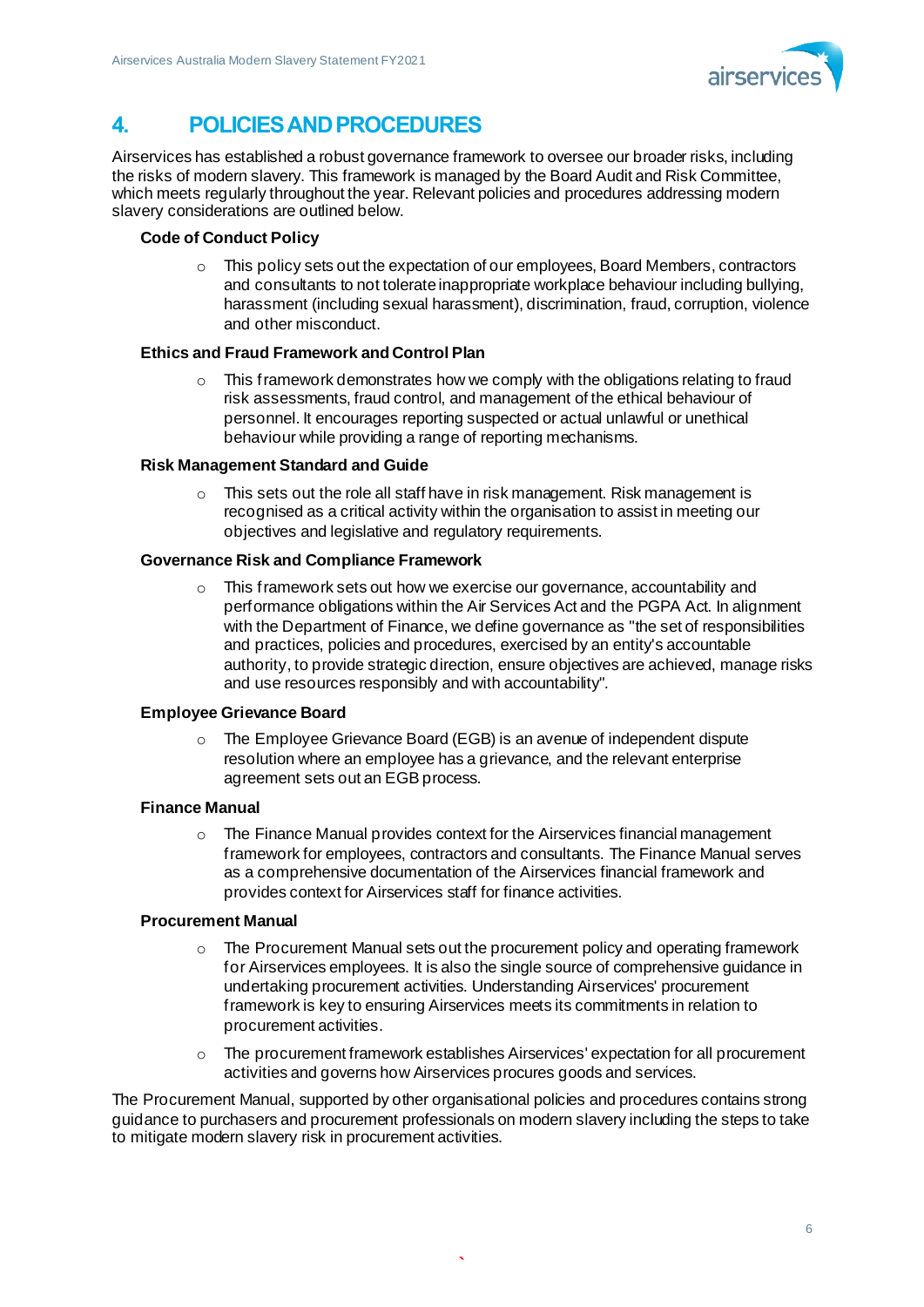

The operational risk assessment of modern slavery within Airservices is considered low due to the existing controls and policies established to protect the organisation and our people indirectly from the risks of modern slavery.

Airservices has a comprehensive set of contract templates and during FY2021 clauses have been developed to address supplier obligations to mitigate modern slavery. These clauses will be implemented in FY2022 for all new contracts and variations to existing contracts to include these obligations will be prioritised according to risk.

#### **Employees' Working Conditions**

With specific reference to the Airservices workforce, the risk of modern slavery is considered low as the current controls by way of Enterprise Agreements, Union representation and robust third-party governance arrangements create an environment of minimal risk.

All of Airservices' direct employees are under Enterprise Agreements or Management Contracts which meet or exceed the National Employment Standards. This mitigates the risk that employees are being made to work in unfair conditions.

#### **Labour Hire Working Conditions**

Airservices works closely with external labour providers to understand and ensure they are addressing modern slavery risks. All contracts between Airservices and labour-hire providers require that employment contracts meet the National Employment Standards.

# **5. OUR SUPPLY CHAIN**

While Airservices has a relatively diverse supplier base, just under 95 per cent of our Tier 1<sup>1</sup> suppliers are Australian suppliers. The remaining 5 per cent of suppliers are based in:

| The Netherlands      | $\bullet$ | Austria     | $\bullet$ | New Zealand |
|----------------------|-----------|-------------|-----------|-------------|
| <b>United States</b> | $\bullet$ | Italy       | $\bullet$ | Germany     |
| United Kingdom       | $\bullet$ | Switzerland | $\bullet$ | Singapore   |
| <b>Belgium</b>       |           | Canada      |           |             |
| Norway               | $\bullet$ | Ireland     |           |             |
|                      |           |             |           |             |



#### **Figure 3 - Supply Chain Locations**

The categories of products acquired by the organisation is equally as diverse as our supply chain and are summarised below.

<sup>1</sup> Tier 1 suppliers refers to those suppliers where Airservices has a direct contractual arrangement.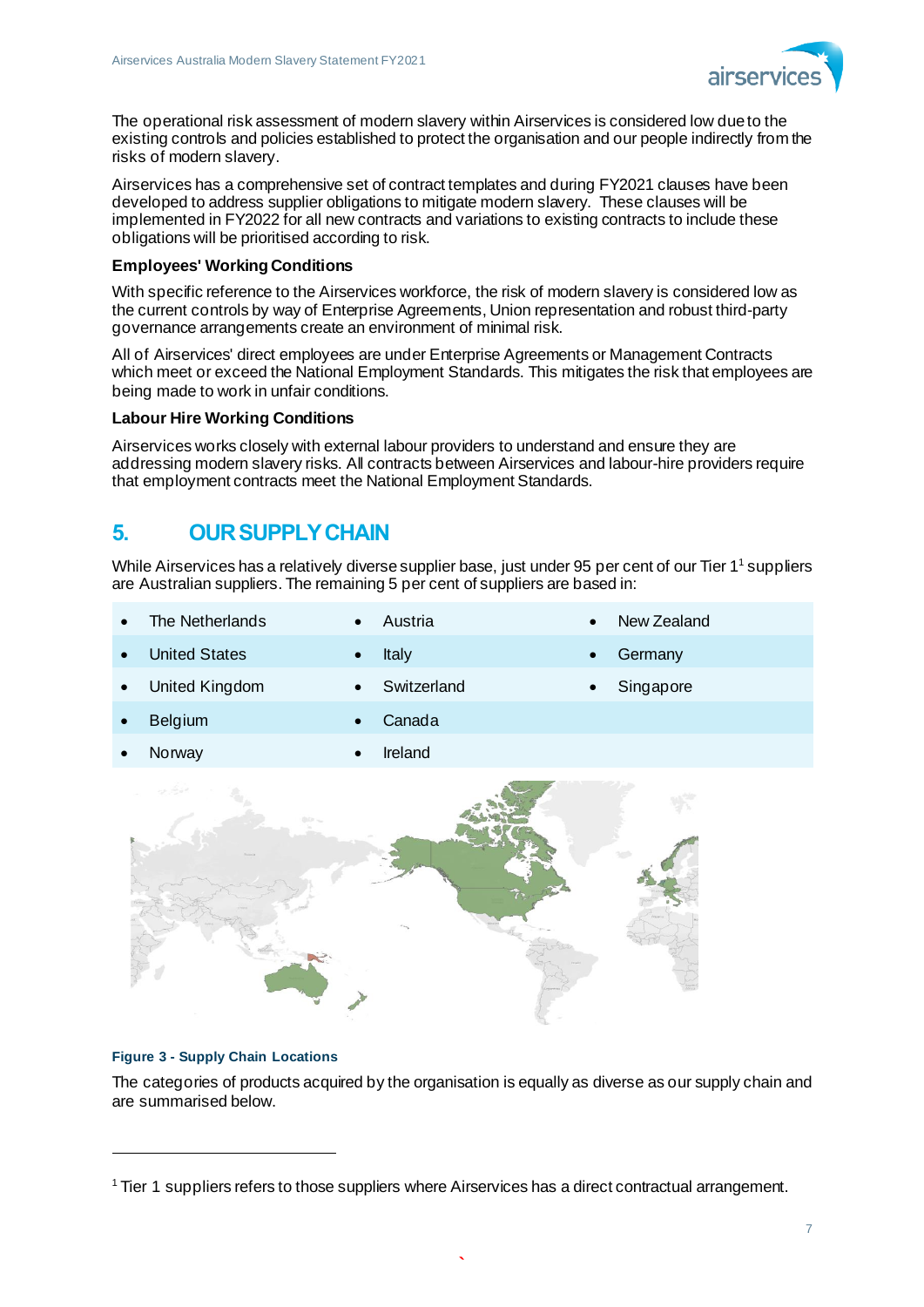

| $\bullet$ | <b>Business Services</b>                        | $\bullet$ | <b>Electronic Equipment</b>                | $\bullet$ | Publishing                         |
|-----------|-------------------------------------------------|-----------|--------------------------------------------|-----------|------------------------------------|
| $\bullet$ | Chemical, Rubber and<br><b>Plastic Products</b> | $\bullet$ | <b>Financial Services and</b><br>Insurance | $\bullet$ | Recreational and other<br>services |
|           | Commerce                                        | $\bullet$ | Machinery and Equipment                    | $\bullet$ | Transport and equipment            |
|           | Communication                                   | $\bullet$ | Motor vehicles and parts                   | $\bullet$ | <b>Wearing Apparel</b>             |
|           | Construction                                    | $\bullet$ | Paper products                             | $\bullet$ | Wood products                      |
|           | Dwellings                                       | $\bullet$ | Petroleum and Coal<br>products             |           |                                    |
|           | Electricity, Gas and Water                      | $\bullet$ | <b>Public Administration</b>               |           |                                    |

#### **Figure 4 - Categories of Spend**

While the products and services in these categories are mainly acquired through Tier 1 suppliers based in Australia, we are aware that several of these categories are well known for the high level of modern slavery further down the supply chain, even when procured from countries with a low-risk profile. They can involve factory production using unskilled, often migrant labour with supply chains in Asia.

# **6. SUPPLY CHAIN RISKASSESSMENT**

Airservices continues to apply due diligence to its supply chains by applying the three lenses of Country Risk; Category Risk; and Dependency Risk.

#### Country Risk

Utilising the Global Slavery Index framework, the mean overall country risk for Airservices is classified as low. This is due to the majority of our suppliers being located in Australia, which has a relatively low modern slavery risk. However, we have contracts with a limited number of suppliers operating in higher-risk countries, including Singapore and Papua New Guinea.

| <b>Country</b>                | <b>Overall Risk Level</b> | <b>Number of</b><br><b>Suppliers</b> | <b>Total Amount Spent</b><br>(\$000s) |
|-------------------------------|---------------------------|--------------------------------------|---------------------------------------|
| Papua New Guinea <sup>2</sup> | 81.07                     | 1                                    | $\mathbf 0$                           |
| Singapore                     | 67.20                     | 3                                    | 195                                   |
| Germany                       | 42.86                     | 1                                    | 279                                   |
| New Zealand                   | 42.44                     | 1                                    | 2                                     |
| Ireland                       | 42.26                     | 3                                    | 358                                   |
| Canada                        | 41.37                     | 5                                    | 52                                    |
| Switzerland                   | 40.00                     | 1                                    | 6                                     |
| Italy                         | 38.04                     | $\overline{2}$                       | 701                                   |
| Austria                       | 36.90                     | 1                                    | 268                                   |
| Australia                     | 36.25                     | 715                                  | 359,227                               |

<sup>2</sup> The Papua New Guinean supplier provided no services during FY2021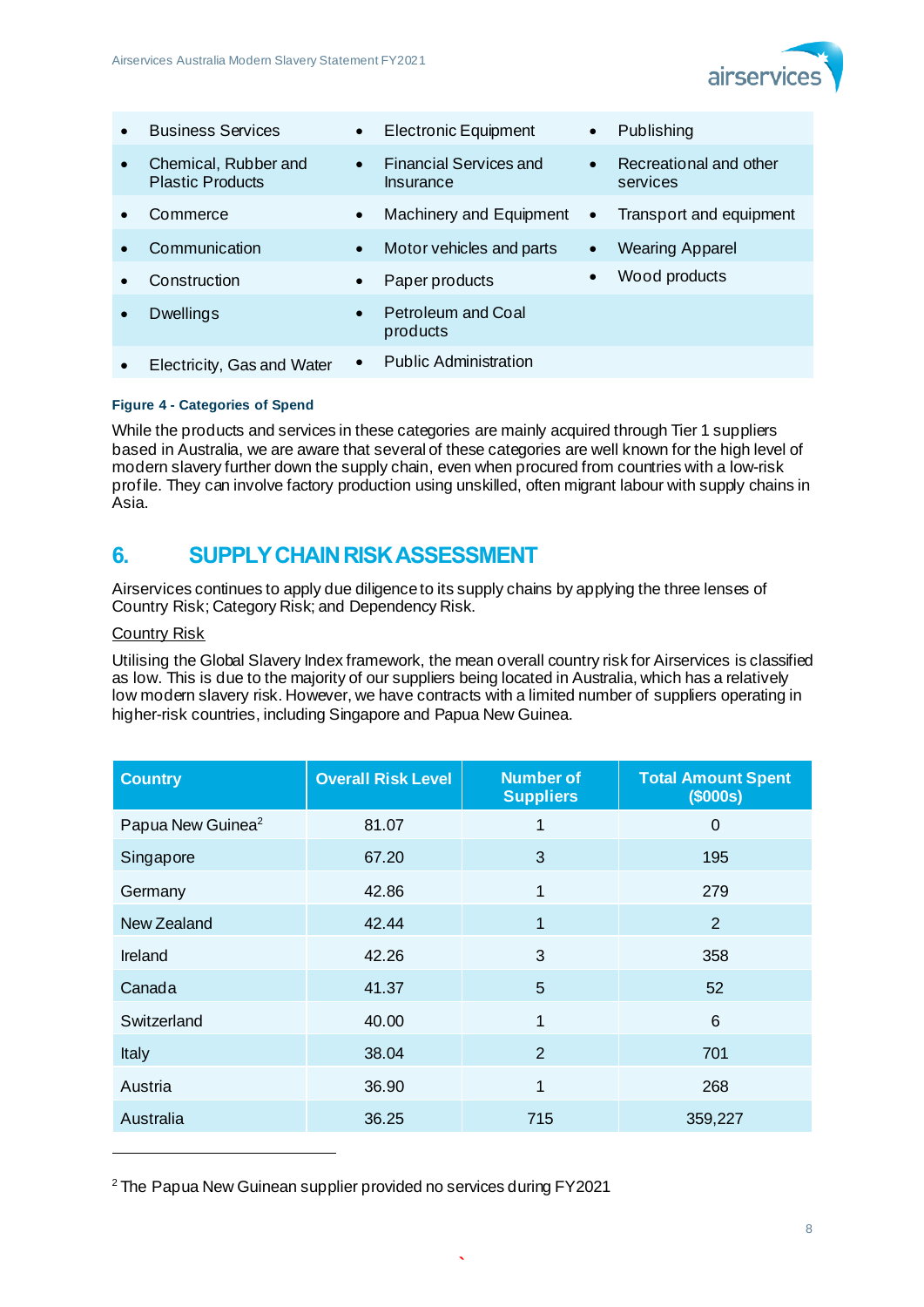

| <b>Country</b>                  | <b>Overall Risk Level</b> | Number of<br><b>Suppliers</b> | <b>Total Amount Spent</b><br>\$000s) |
|---------------------------------|---------------------------|-------------------------------|--------------------------------------|
| Norway                          | 33.15                     |                               | 53                                   |
| <b>Belgium</b>                  | 31.67                     |                               | 297                                  |
| United Kingdom                  | 28.50                     | 4                             | 48                                   |
| <b>United States of America</b> | 28.27                     | 11                            | 6,819                                |
| <b>Netherlands</b>              | 24.76                     |                               | 80                                   |

#### **Figure 5 - Airservices Suppliers by Country and Spend**

#### Category Risk

The higher risk industries for Airservices are in Singapore and Australia across five main categories:

| Transport                                       | Electronic Equipment •     | Paper Products and<br>Publishing |
|-------------------------------------------------|----------------------------|----------------------------------|
| Chemical, Rubber and Plastic<br><b>Products</b> | Machinery and<br>Equipment |                                  |

When assessed in conjunction with the breakdown of spend, the highest modern slavery risk is associated with **Electronic Equipment** and **Machinery and Equipment** as detailed below.

In 2020, Airservices recognised that when country risk is assessed in conjunction with that of spend, the highest modern slavery risk is associated with **Electronic Equipment** and **Machinery and Equipment.** Accordingly in 2021, Airservices retained Deloitte Risk Advisory to conduct a deep dive into the two high risk categories of **Electronic Equipment** and **Machinery and Equipment.**

This desktop review was conducted outside of this reporting period but is mentioned here as it guides our ongoing activities. A desktop review of suppliers in these categories of spend has identified that out the top 15 of Airservices' high spend suppliers, twelve have a modern slavery statement at differing levels of maturity. Suppliers in these categories acknowledge the increased risks of modern slavery due to the complexity of their supply chains. Electronics supply chains are lengthy, and the sourcing of minerals such as cobalt, tin and other minerals typically used in electronics, is recognised to be mined under forced labour and child labour in countries experiencing conflict. Airservices is looking at engaging further with suppliers in these categories in future reporting periods to gain a better understanding of their supply chains and modern slavery risk.

#### Dependency Risk

In 2020 we identified five suppliers with a very high dependency risk and an additional three with a high dependency. Combined, they represent 1.1 per cent of Airservices' suppliers and 56.1 per cent of supplier spend. An initial review of these suppliers in 2020 did not raise any immediate modern slavery concerns, and all are Australian based suppliers.

Airservices engaged Deloitte Risk Advisory to conduct further desktop analysis of the five very high dependency suppliers. This desktop review was conducted outside of this reporting period but is mentioned here as it guides our ongoing activities.

Research found that two suppliers have only very basic maturity with regards to public information about their commitment and activities to address modern slavery risk. The other three suppliers ranged from improving to established. This means that they had some policies, processes and public disclosures in place, however there were still gaps or inconsistencies. This presents Airservices with an opportunity to work with those suppliers to support deeper modern slavery risk prevention practices.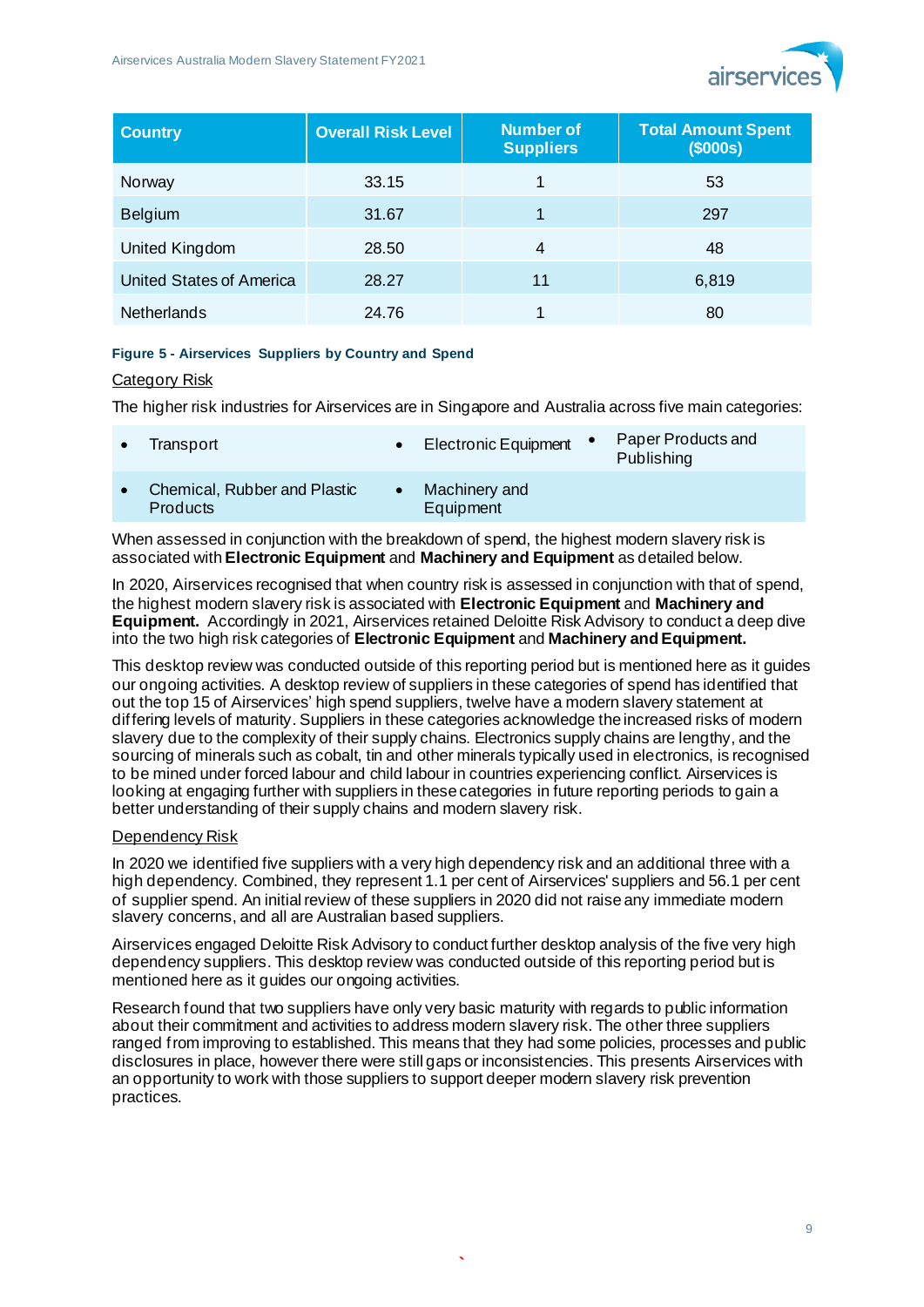

# **7. CONSULTATION WITH OWNED ENTITIES**

Airservices has no owned entities.

# **8. KEY ACTIVITIES, FORWARD STRATEGY AND MONITORING EFFECTIVENESS**

Airservices is committed to ensuring a zero-tolerance approach to modern slavery through our operations and supply chains. Our approach is based on continuous improvement, and we have outlined below the key activities over the next 12 months, which evidence our commitment to achieving this aim.

| <b>Area of Focus</b>                                                                                                                              | <b>Activities</b>                                                                                                                                            | <b>Measure of Success</b>                                                                                                                                                |  |  |
|---------------------------------------------------------------------------------------------------------------------------------------------------|--------------------------------------------------------------------------------------------------------------------------------------------------------------|--------------------------------------------------------------------------------------------------------------------------------------------------------------------------|--|--|
| <b>Establish</b><br>Activities designed to<br>establish an<br>environment of                                                                      | Engage with Airservices top 20% of<br>suppliers and develop an understanding of<br>their supply chain modern slavery risks and<br>develop corrective actions | 100% of top 20<br>suppliers engaged                                                                                                                                      |  |  |
| compliance and risk<br>minimisation                                                                                                               | Develop a 3-year Modern Slavery Roadmap<br>$\bullet$                                                                                                         | Roadmap approved                                                                                                                                                         |  |  |
|                                                                                                                                                   | Develop modern slavery guidance material<br>$\bullet$<br>to enhance supplier risk assessments.                                                               | Implemented<br>$\bullet$                                                                                                                                                 |  |  |
| <b>Communicate</b><br>Activities designed to                                                                                                      | <b>Procurement and Contract Management</b><br>$\bullet$<br>personnel trained in Modern Slavery                                                               | 100%                                                                                                                                                                     |  |  |
| communicate our<br>tolerance and<br>support                                                                                                       | Update the contract precedent suite to<br>$\bullet$<br>incorporate fit for purpose human rights<br>clauses and minimum reporting<br>requirements.            | 100% of new<br>$\bullet$<br>contracts include<br>modern slavery<br>clauses<br>Variations to high-<br>$\bullet$<br>risk contracts to<br>include modern<br>slavery clauses |  |  |
|                                                                                                                                                   | Implement a standalone modern slavery<br>awareness module to be made available to<br>the entire organisation.                                                | Training<br>implemented                                                                                                                                                  |  |  |
|                                                                                                                                                   | Develop the organisation's Modern Slavery<br>$\bullet$<br>Policy.                                                                                            | Policy approved<br>$\bullet$                                                                                                                                             |  |  |
|                                                                                                                                                   | Develop a Supplier Code of Conduct<br>$\bullet$<br>referencing modern slavery obligations                                                                    | <b>Code of Conduct</b><br>approved                                                                                                                                       |  |  |
| <b>Monitor and</b><br><b>Improve</b><br>Activities designed to<br>improve our ability to<br>monitor our<br>environment and<br>respond responsibly | Develop comprehensive metrics to monitor<br>$\bullet$<br>completion of targets and effectiveness of<br>our actions                                           | <b>KPIs implemented</b>                                                                                                                                                  |  |  |